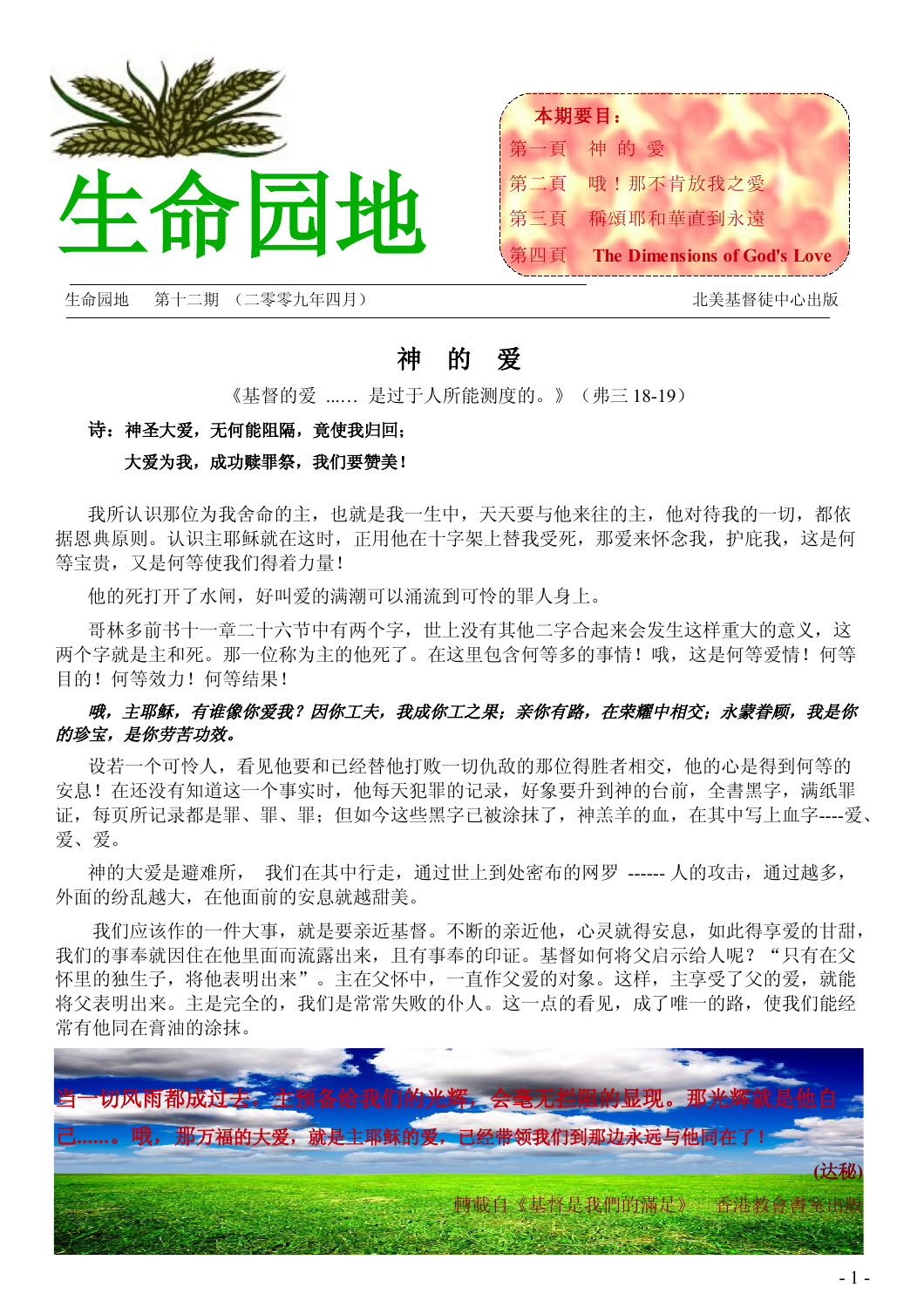# 诗 歌 简 介

# 哦!那不肯放我之爱 *O Love That Wilt Not Let Me Go* **George Matheson 1842—1906**

本诗作者马提逊, 1842年3月 27 日生于 Glasgow, 当他入苏格兰大学后, 视力急速衰弱, 18 岁 起完全失明。由于天资聪明加上勤奋,成为 19 世纪苏格兰最受欢迎的传道人,1866 年在爱丁堡牧 会,信徒两千余人。他也是当代最伟大的灵修文学家之一。成功的秘诀在于背后有一敬虔爱主的妹 妹作得力的助手。他妹妹研读拉丁,希腊和希伯来文,只为帮助眼瞎的兄弟,提供他讲道时需用的 资料,成了他的眼,他的手。马提逊记忆惊人,能背讲章和一大段的圣经。

这首诗写于 1882 年 6 月 6 日晚上,当晚是他妹妹的婚礼,他独自留在家,感到孤单和伤痛。 因他在未失明之前已与一女子相恋,但这女孩因知他将失明之后,便离他而去。妹妹的婚礼引发他 很大的感触,但他立时快速地将感情化为诗歌,在五分钟之内,便完成此诗。他说:"等我写完最 后一个字的时候(共有四节),第一个字的墨还没有干,这是我一生中所做最快的一件事。"又说: "这首诗是我痛苦的结晶"。

#### **O Love That Wilt Not Let Me Go**

That in Thine ocean depths its flow And feel the promise is not vain

- 2 O Light, that followest all my way, 4 O Cross, that liftest up my head, I yield my flickering torch to Thee; I dare not ask to fly from Thee; My heart restores its borrowed ray, I lay in dust life's glory dead, May brighter, fairer be. Life that shall endless be.
- 1 O Love, that wilt not let me go, 3 O Joy, that seekest me through pain, I rest my weary soul in Thee; I cannot close my heart to Thee; I give Thee back the life I owe, I trace the rainbow through the rain, May richer, fuller be. That morn shall tearless be.
	- That in Thy sunshine's blaze its day And from the ground there blossoms red

#### 哦!那不肯放我之爱

- 哦,那不肯放我之爱,我将疲魂安息于你; 我把所欠余生归来,好使它在你这深海, 得更丰满洋溢。
- 二 哦, 那照耀我路之光, 我将残灯带来交你; 我心因得你光复亮,它的日子藉你太阳,得更光明美丽。
- 三 哦,那喜乐寻我苦中,我心不能向你关闭; 我在雨中寻得彩虹,知你应许必不落空,天亮便无泪涕。
- 四 哦,那使我抬头十架,我不敢求与你稍离; 今生虚荣死葬土下,那土长出生命红花,永远开放不已。



- 2 - ----诗歌选集 421 首----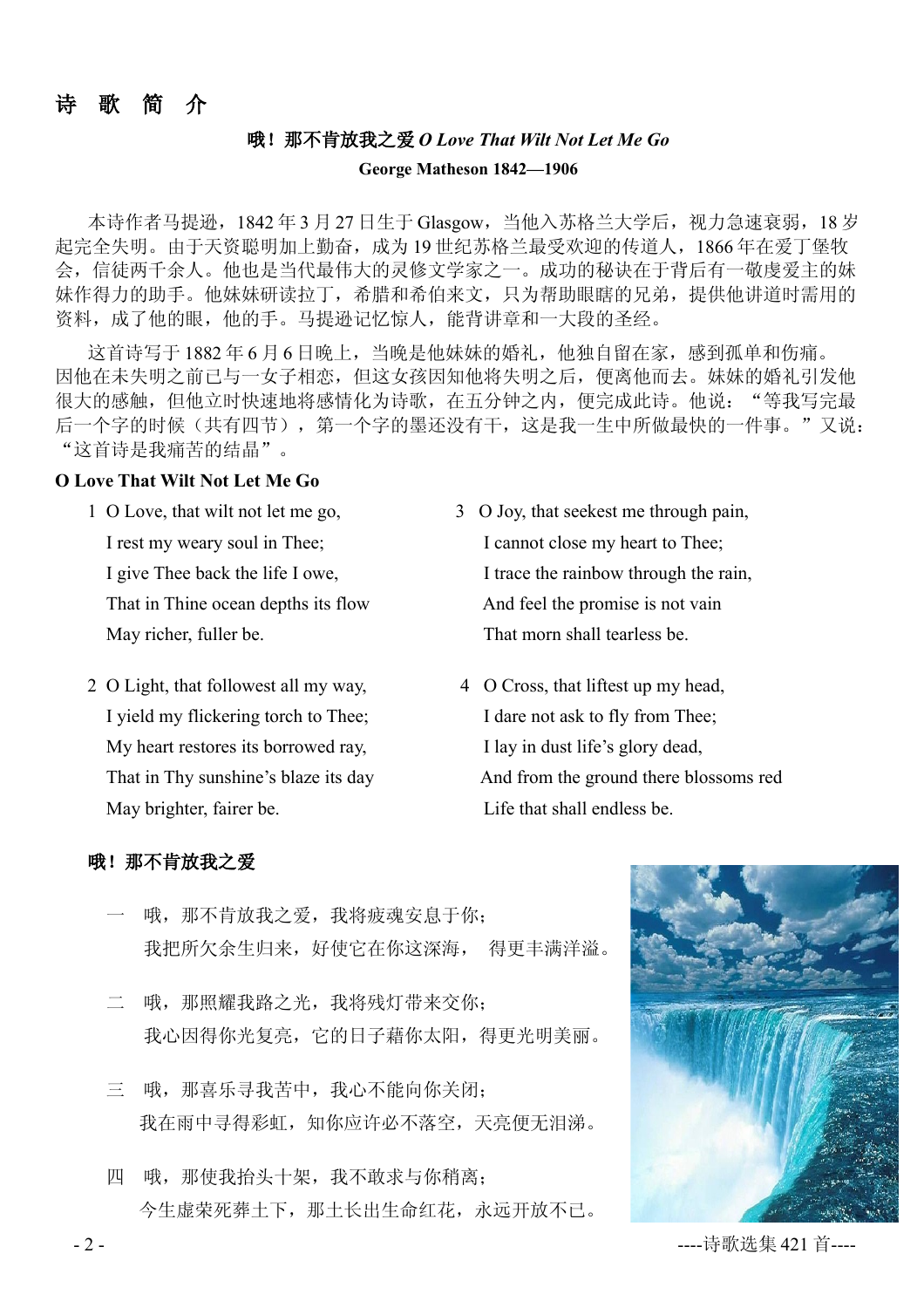# 称颂耶和华直到永远

---- 志贤

我要称颂耶和华直到永远。回顾我的一生,无时不在神的眷顾之下。我 9 岁受浸得救信主, 70 多年来耶 和华一直是我的信靠。无论在学校求学;还是进入社会工作,成家养育子女,直到退休,我都非常蒙福。一 路蒙主引导,随时蒙主的扶助。

"敬畏耶和华是知识的开端"(箴 1:7)

我念小学一年级时,成绩很一般。到了三年级,在一位 邻居的提议下,我转入教会学校信了主。我开始聪明起 来, 期终考试全班第一, 全校第二。我父母都信佛, 他

们逼我向菩萨跪拜,我不接受,打我也不服从。因为天父说:"除了我以外,你不可有别的神。"(出 20: 3)父母见我在教会学校信主后读书的成绩越来越好,也就不逼我了。

到了中学,我所在的初三年级有105人,升到高一为90人,升到高二为70人,到我高中三年级毕业的 时候,只有36个人,先后淘汰 69 人。我的成绩一直名列前茅。感谢赞美主!

高中毕业时,上海还在抗战时期,那时毕业就是失业,但我一路蒙主引导,经过考试,先后进过保险公 司、电报局工作。当时的报考,都是从几百考生当中录取几名。特别是电报局,有好几百人报考,只录取 4 名,我是其中一个。另外 3 名年龄都比我大,而且还是大学毕业生,我只是高中毕业生。感谢主的眷顾!

"耶和华是我的牧者,我必不至缺乏。"(诗 23:1)

我 23 岁时,父亲病逝。这时全家已信了 主。主怜悯我们,又让我去投考航空公司。 253 名投考者, 仅录取 6 名, 我是其中一

个。薪酬比电信局增加了一倍,使我有能力挑起了全家的生活重担,还能供弟妹上学。感谢主的指引!

1949年初,航空公司调我到广州工作。三月份的一个礼拜天,我到广州一家教堂做礼拜,散堂时在礼拜 堂门口看见一位姊妹,我的眼睛突然一亮,圣灵启示我: "她就是我的另一半"。经了解,她家从祖父起就 已信靠主,她是一位非常爱主的姊妹。从那次以后,我天天祈祷主成全我们。主聆听我的祈祷,如我所愿。 7月份,公司调我到香港工作,临别时,我们互相表示了信任。

"惟敬畏耶和华的妇女必得称赞。"(箴 31:30)

两年后我们结了婚。主又带领我回到广州工作, 并有了一儿两女。大儿子和大女儿现都事业有 成。小女儿也有很好的工作。子女都孝顺父母。

外孙女和孙女先后考入广东外语外贸大学,并先后到了加拿大和澳大利亚留学、定居。

我的姊妹一生信靠主、敬畏主。她带领子女信主,敬重丈夫,勤俭持家,尊老爱幼,对人充满眷爱。家 人和亲戚都爱她,邻里也都称赞她。我们的家曾被评为五好家庭,广东人民广播电台曾作过报导。主真是恩 待我们全家,感谢主的带领!

"耶和华是我的力量啊,我爱你!"(诗 18:1)

我在工作上一直蒙主引导和扶助,我曾当过三 个工厂的厂长。一个是质量达到国家标准的厂; 一个是扭亏增盈的厂;一个是质量好、销路好、

产品出口国外的厂。在文化大革命开始之前,我的工作突然有了调动。新来接任我的厂长,在文化大革命中 成了被批斗的"走资本主义道路的当权派"。而我却平安无事地度过了这场灾难。真是"你出你入,耶和华 要保护你, 从今时直到永远。"(诗 121: 8)感恩不尽主的恩典!

文化大革命结束后的10多年里,我担任了产品出口国外那家厂的总调度。当时我要协调 4 个科室, 指挥 7 个车间,联系 10 多个厂外协作单位。耶和华赐给我智慧和力量,要我以荣神益人的宗旨进行工作。工厂月 月,年年提前超额完成任务,年年被评为先进单位,我负责的部门年年被评为先进集体,个人被评为市级先 进工作者。1986 年我离开该厂,到香港一家公司工作后,厂部还发出全厂员工向我学习的决定。这是一个基 督徒在彰显神的荣耀,一切荣耀归于大能大力大爱的天父,创造天地万物的神。

今年我已经 85 岁了。但眼不花、腿不软,看书写字不用戴老花镜,一秒钟走两步路,可以连续走两三 个小时以上。我凡事祷告,每天读经,逢主日去教堂。神赐给我力量。赐给我一生平安喜乐。我把一切交给 所信靠的唯一真神!哈利路亚!阿们! (志贤 - 本文见证人现居广州)